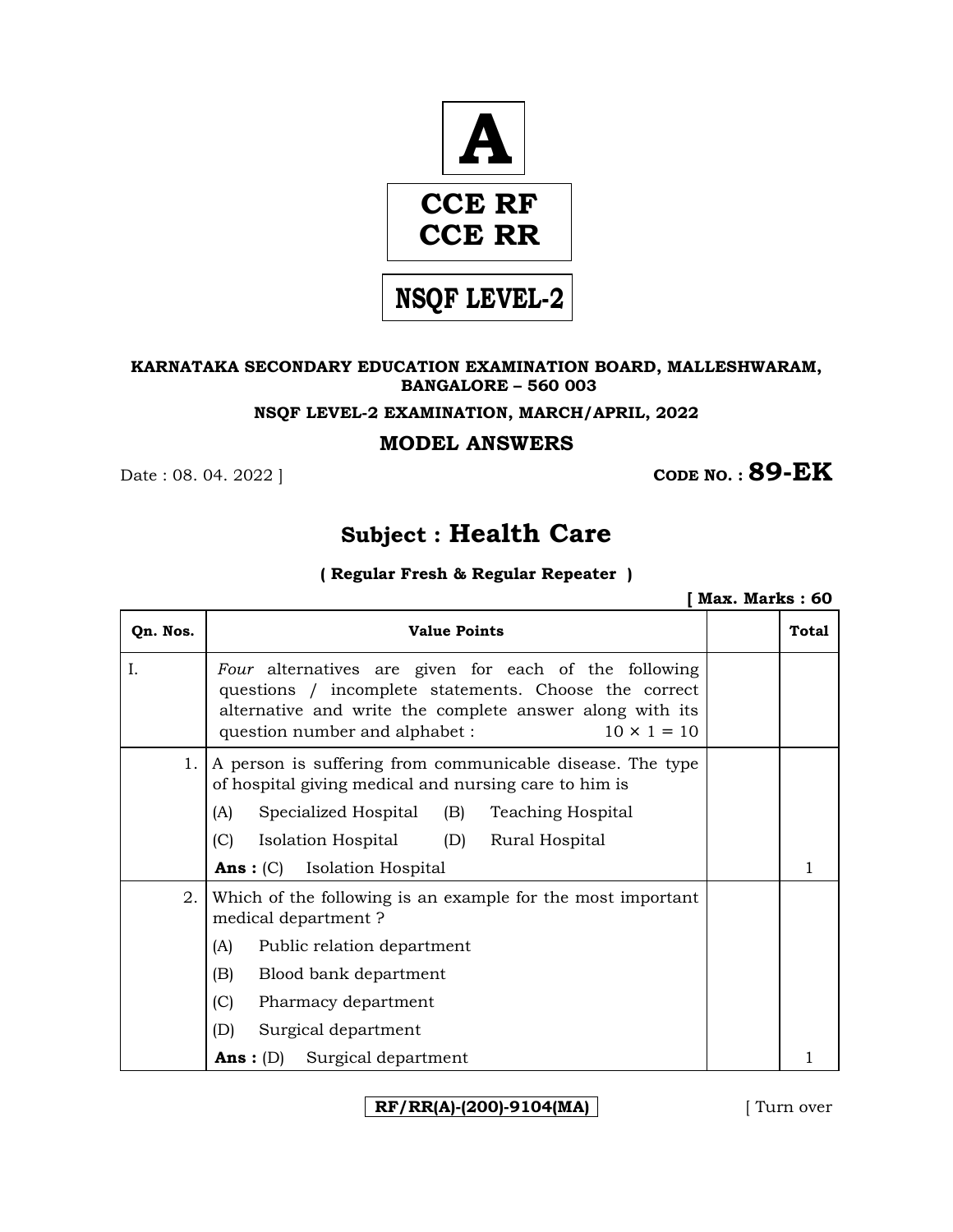| 89-EK (Level-2) | $\overline{2}$                                                                                                                 | CE RF & RR |              |
|-----------------|--------------------------------------------------------------------------------------------------------------------------------|------------|--------------|
| Qn. Nos.        | <b>Value Points</b>                                                                                                            |            | <b>Total</b> |
| 3.              | Tests related to micro-organisms and the toxins produced by<br>them are done in                                                |            |              |
|                 | Parasitological laboratory<br>(A)                                                                                              |            |              |
|                 | (B)<br>Bacteriology laboratory                                                                                                 |            |              |
|                 | (C)<br>Haematology laboratory                                                                                                  |            |              |
|                 | Clinical biochemistry laboratory<br>(D)                                                                                        |            |              |
|                 | Bacteriology laboratory<br>Ans: $(B)$                                                                                          |            | 1            |
| 4.              | The chemical agent used in sterilization is                                                                                    |            |              |
|                 | pasteurization<br>radiation<br>(A)<br>(B)                                                                                      |            |              |
|                 | (C)<br>halogens<br>(D)<br>drying                                                                                               |            |              |
|                 | Ans: $(C)$<br>halogens                                                                                                         |            | 1            |
| 5.              | Night blindness disease is caused by the deficiency of                                                                         |            |              |
|                 | Vitamin A<br>(A)<br>Vitamin $B_{12}$<br>(B)                                                                                    |            |              |
|                 | (C)<br>Vitamin C<br>Vitamin D<br>(D)                                                                                           |            |              |
|                 | Vitamin A<br>Ans: $(A)$                                                                                                        |            | 1            |
| 6.              | The orthopedic mechanical device used to immobilize the<br>bone and protect a part of the body in the case of a fracture<br>is |            |              |
|                 | Slings<br>Tourniquet bandage<br>(B)<br>(A)                                                                                     |            |              |
|                 | (C)<br>Splints<br>Sterile gloves<br>(D)                                                                                        |            |              |
|                 | Ans: (C)<br>Splints                                                                                                            |            | 1            |
| 7.              | The disease caused by Clostridium tetani is                                                                                    |            |              |
|                 | tetanus<br>cystitis<br>(A)<br>(B)                                                                                              |            |              |
|                 | influenza<br>(C)<br>cholera<br>(D)                                                                                             |            |              |
|                 | Ans: $(A)$<br>tetanus                                                                                                          |            | 1            |
| 8.              | The part that separates the chest from the abdomen is                                                                          |            |              |
|                 | diaphragm<br>liver<br>(A)<br>(B)                                                                                               |            |              |
|                 | stomach<br>pericardium<br>(C)<br>(D)                                                                                           |            |              |
|                 | $Ans: (A)$ diaphragm                                                                                                           |            |              |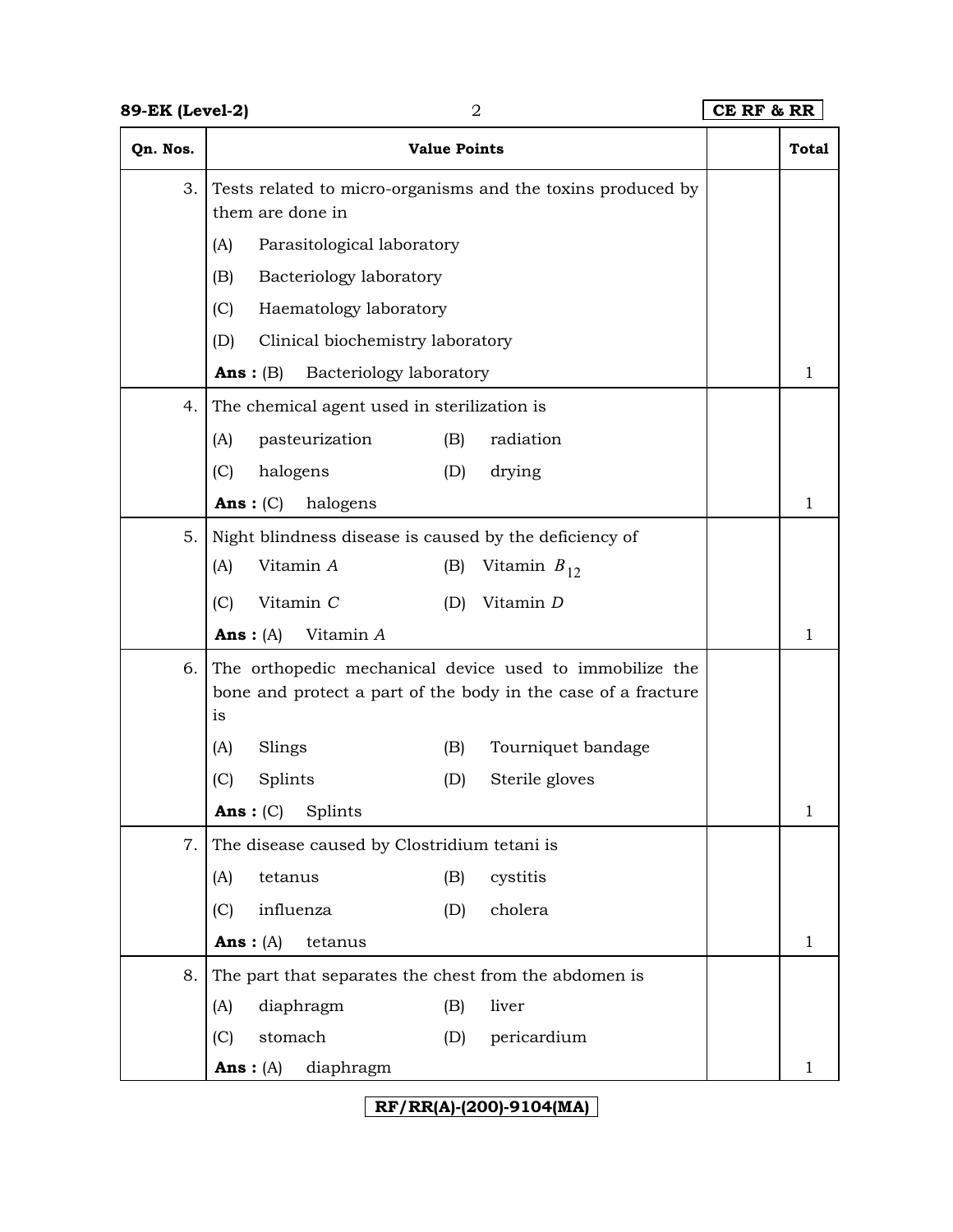# **CE RF & RR** 3 **89-EK (Level-2)**

| Qn. Nos. | <b>Value Points</b>                                          | <b>Total</b> |
|----------|--------------------------------------------------------------|--------------|
| 9.       | The chemical used for sanitation of only floors, wall, chair |              |
|          | and table is                                                 |              |
|          | Quaternary ammonium compounds<br>(A)                         |              |
|          | Hydrogen peroxide<br>(B)                                     |              |
|          | (C)<br>Glutaraldehyde                                        |              |
|          | Formaldehyde<br>(D)                                          |              |
|          | Quaternary ammonium compounds<br>Ans: $(A)$                  | 1            |
| 10.      | The basic unit of the body structure is                      |              |
|          | tissue<br>(B)<br>cell<br>(A)                                 |              |
|          | (C)<br>organ system<br>organ<br>(D)                          |              |
|          | Ans: $(B)$<br>cell                                           | 1            |
| II.      | $4 \times 1 = 4$<br>Fill in the blanks with suitable answer: |              |
| 11.      | The number of respirations that take place in a healthy      |              |
|          | person, per minute is                                        |              |
|          | <b>Ans:</b> 12 to 16                                         | $\mathbf{1}$ |
| 12.      | The telephone number of ambulance is                         |              |
|          | <b>Ans: 108</b>                                              | 1            |
| 13.      | An organism which provides shelter to parasite is called     |              |
|          | .                                                            |              |
|          | Ans: Host                                                    | 1            |
| 14.      | The instrument used to measure the human heartbeat is        |              |
|          |                                                              |              |
|          | Ans: stethoscope                                             |              |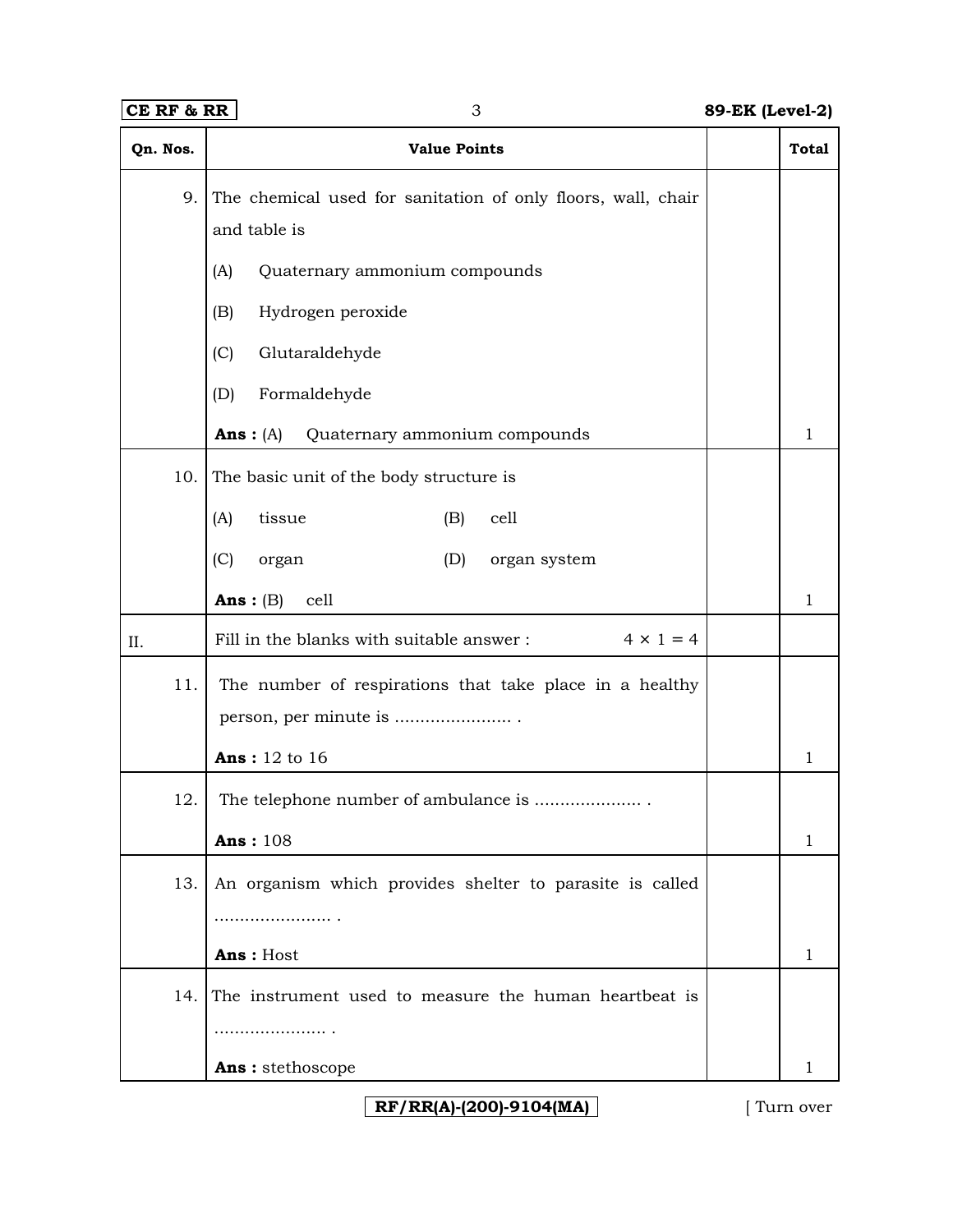# **89-EK (Level-2)** 4 **CE RF & RR**

| Qn. Nos. | <b>Value Points</b>                                                                                          |                                                                             | <b>Total</b> |
|----------|--------------------------------------------------------------------------------------------------------------|-----------------------------------------------------------------------------|--------------|
| III.     | The<br>functions are given in <b>Column-B.</b> Match them and write the<br>answers along with their letters. | types of tissues are given in <b>Column-A</b> and their<br>$4 \times 1 = 4$ |              |
| 15.      | Match the following :                                                                                        |                                                                             |              |
|          | Column-A                                                                                                     | Column-B                                                                    |              |
|          | Bone tissue<br>i)                                                                                            | a) Protects the joints and<br>supports soft tissue                          |              |
|          | ii)<br>Bone marrow                                                                                           | b) Stores the fat                                                           |              |
|          | iii) Cartilage tissue                                                                                        | c) Protects and supports<br>internal organs of the<br>body                  |              |
|          | Adipose tissue<br>iv)                                                                                        | d) Produces and discharges<br>specialized substances                        |              |
|          | e)                                                                                                           | Movement<br>of<br>food<br>through the digestive<br>tract                    |              |
|          | f)                                                                                                           | Synthesizes the<br>blood<br>cells                                           |              |
|          | g)                                                                                                           | Causes<br>movement<br>in<br>blood vessels                                   |              |
|          | Ans:                                                                                                         |                                                                             |              |
|          | $\mathbf{i}$<br>c)                                                                                           | Protects and supports internal organs of the body                           | $\mathbf{1}$ |
|          | ii)<br>Synthesizes the blood cells<br>f)                                                                     |                                                                             | $\mathbf{1}$ |
|          | iii)<br>Protects the joints and supports soft tissue<br>a)                                                   |                                                                             | $\mathbf{1}$ |
|          | Stores the fat<br>b)<br>iv)                                                                                  |                                                                             | $\mathbf{1}$ |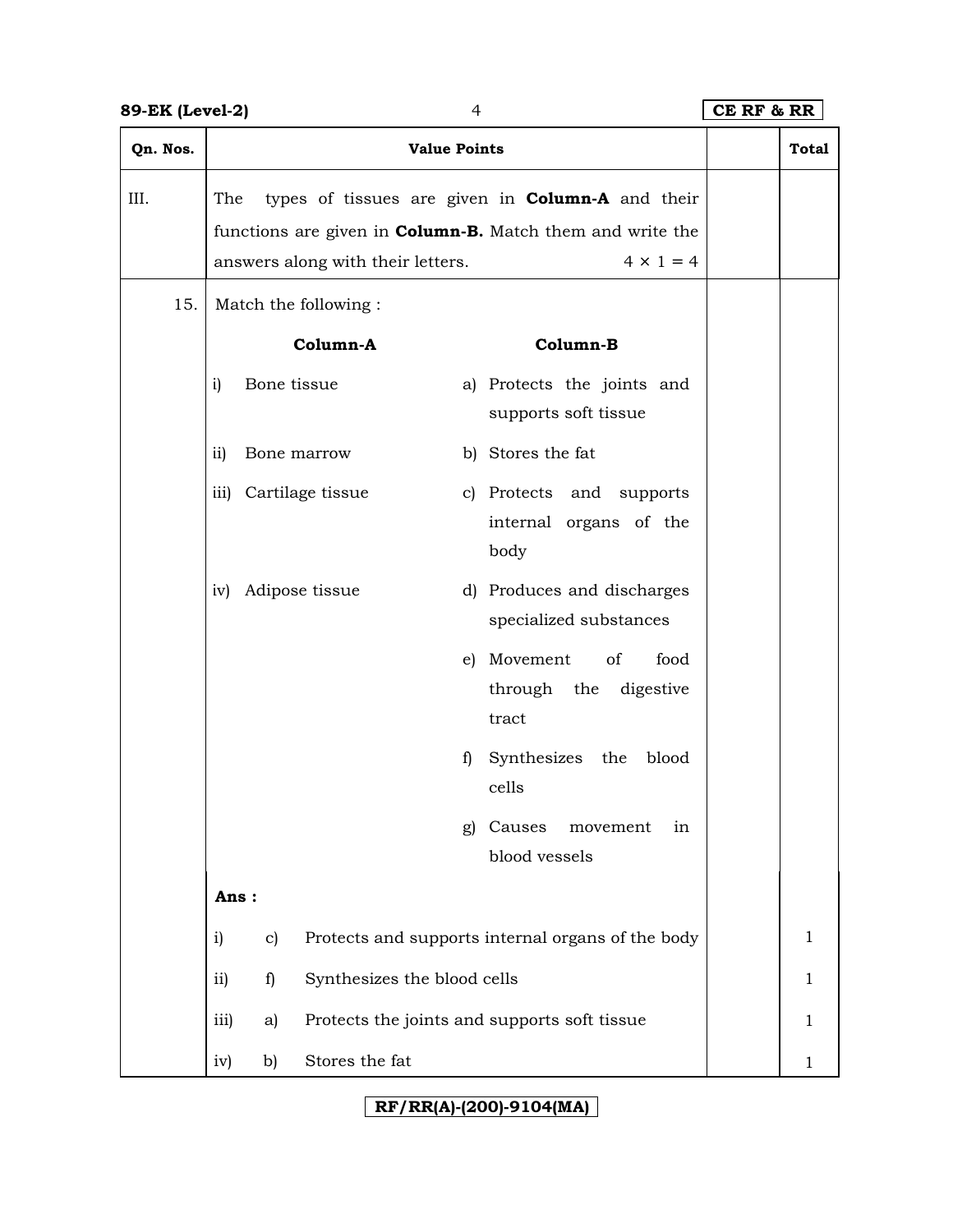| Qn. Nos. | <b>Value Points</b>                                                                                                                          |                             | <b>Total</b> |
|----------|----------------------------------------------------------------------------------------------------------------------------------------------|-----------------------------|--------------|
| IV.      | $6 \times 1 = 6$<br>Answer the following questions :                                                                                         |                             |              |
| 16.      | Write any two uses of oxidants.                                                                                                              |                             |              |
|          | Ans:                                                                                                                                         |                             |              |
|          | Formalin is used as surface disinfectant, air surgical<br>instruments<br>$\frac{1}{2}$                                                       |                             |              |
|          | Glutaric dialdehyde is used for disinfecting high<br>٠<br>precision instruments, endoscopes<br>$\frac{1}{2}$                                 |                             |              |
|          | 3% peroxide is used for disinfecting small trauma<br>wound.                                                                                  |                             |              |
|          | $0.2 \%$ —1 % peroxyacetic acid is used for disinfecting<br>plastics and glassware                                                           |                             |              |
|          | $0.1$ % potassium permanganate is used for disinfecting<br>skin.<br>$($ Any $two)$                                                           |                             |              |
|          |                                                                                                                                              | $\frac{1}{2} + \frac{1}{2}$ | $\mathbf{1}$ |
| 17.      | Iodised salt should be used in our diet. Why?                                                                                                |                             |              |
|          | Ans:                                                                                                                                         |                             |              |
|          | Iodine is required for the synthesis of thyroxine from a<br>thyroid gland.                                                                   |                             | 1            |
| 18.      | What is health emergency?                                                                                                                    |                             |              |
|          | Ans:                                                                                                                                         |                             |              |
|          | A health emergency is a situation in which the health of<br>a person is in danger because of sudden illness or<br>accident.<br>$\frac{1}{2}$ |                             |              |
|          | Immediate help is required to save life.<br>$\frac{1}{2}$                                                                                    |                             | 1            |
| 19.      | Mention the symptoms of typhoid fever.                                                                                                       |                             |              |
|          | Ans:                                                                                                                                         |                             |              |
|          | Fever and headache, coughing<br>$\frac{1}{2}$                                                                                                |                             |              |
|          | Bleeding from intestines and rose coloured spots on the<br>skin.<br>$\frac{1}{2}$                                                            |                             |              |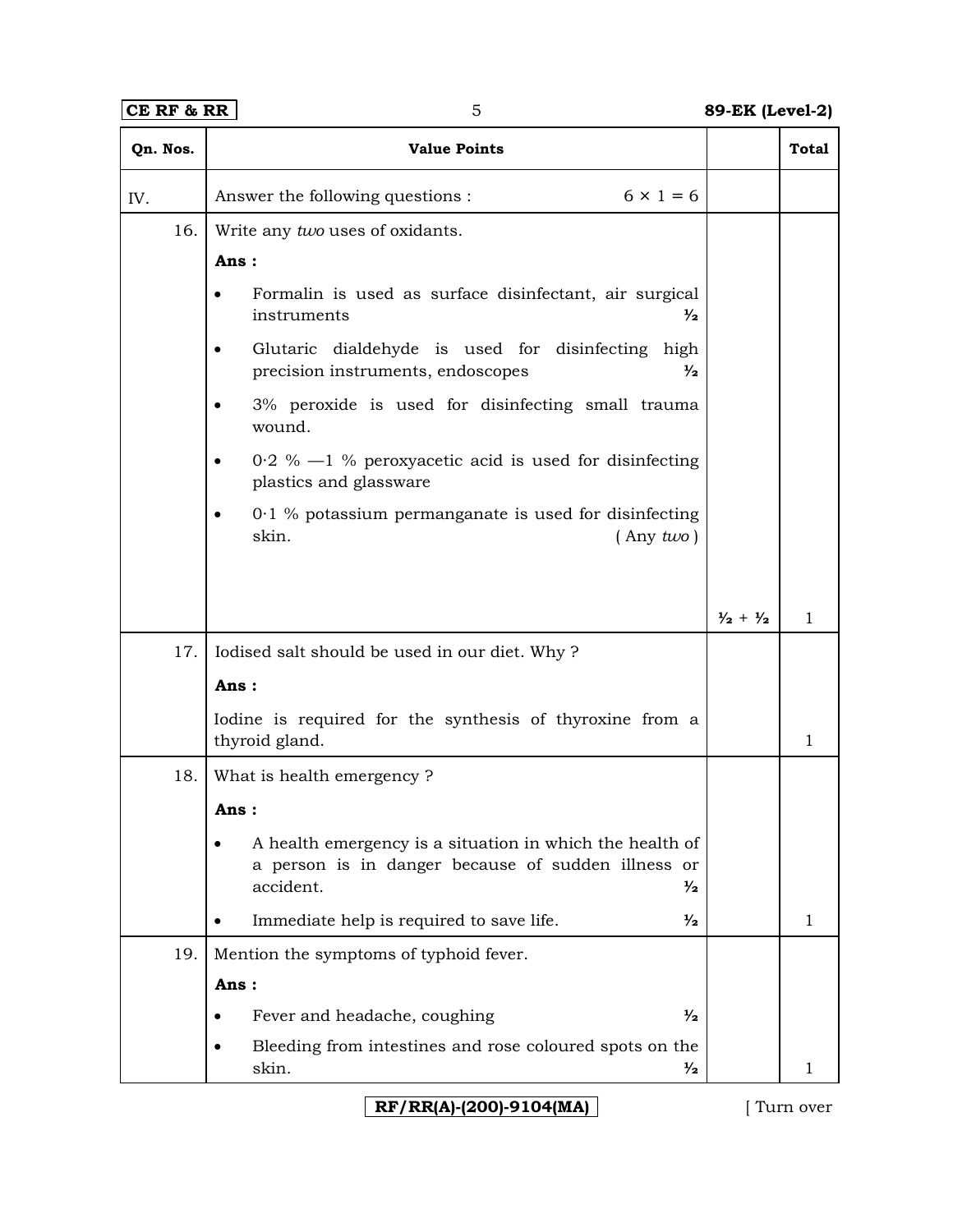| 89-EK (Level-2) | 6                                                                                                                                                | CE RF & RR             |              |
|-----------------|--------------------------------------------------------------------------------------------------------------------------------------------------|------------------------|--------------|
| Qn. Nos.        | <b>Value Points</b>                                                                                                                              |                        | <b>Total</b> |
| 20.             | What is the role of laundry service in a hospital?                                                                                               |                        |              |
|                 | Ans:                                                                                                                                             |                        |              |
|                 | Washing the dirty lines<br>1                                                                                                                     |                        |              |
|                 | Repairing the torn linen<br>1                                                                                                                    |                        |              |
|                 | Replacing the condemned linen.<br>$($ Any $two)$                                                                                                 | $2 \times \frac{1}{2}$ | $\mathbf{1}$ |
| 21.             | In the hospitals laboratories must be located in the ground<br>floor. Why?                                                                       |                        |              |
|                 | Ans:                                                                                                                                             |                        |              |
|                 | Laboratory services should be easily accessible to the<br>out-patients.<br>$\frac{1}{2}$                                                         |                        |              |
|                 | Services may be available day and night.<br>$\frac{1}{2}$                                                                                        |                        | $\mathbf{1}$ |
| V.              | $6 \times 2 = 12$<br>Answer the following questions :                                                                                            |                        |              |
| 22.             | List the services provided by out-patient department.                                                                                            |                        |              |
|                 | Ans:                                                                                                                                             |                        |              |
|                 | providing the facility of diagnosis or treatment<br>(i)                                                                                          |                        |              |
|                 | ambulatory care<br>(ii)                                                                                                                          |                        |              |
|                 | (iii) production of an admission note                                                                                                            |                        |              |
|                 | (iv) production of a discharge note.<br>$(4 \times \frac{1}{2})$                                                                                 |                        | 2            |
|                 | <b>OR</b>                                                                                                                                        |                        |              |
|                 | Mention the promotive functions of general duty assistant in<br>a hospital.                                                                      |                        |              |
|                 | Ans. :                                                                                                                                           |                        |              |
|                 | The process of enabling people to increase control over<br>health related problems and to improve health.                                        |                        |              |
|                 | It is not directed against any particular disease but is<br>٠<br>intended to strengthen the host.                                                |                        |              |
|                 | A variety of approaches such as health education,<br>environmental modification, nutritional support, life<br>style and behavioural changes.     |                        |              |
|                 | The GDA has to educate the client on various aspects of<br>٠<br>health education service.                                                        |                        |              |
|                 | The GDA provides information about health, treatment<br>or therapy and lifestyle changes.<br>$($ Any <i>four</i> $)$<br>$4 \times \frac{1}{2} =$ |                        | 2            |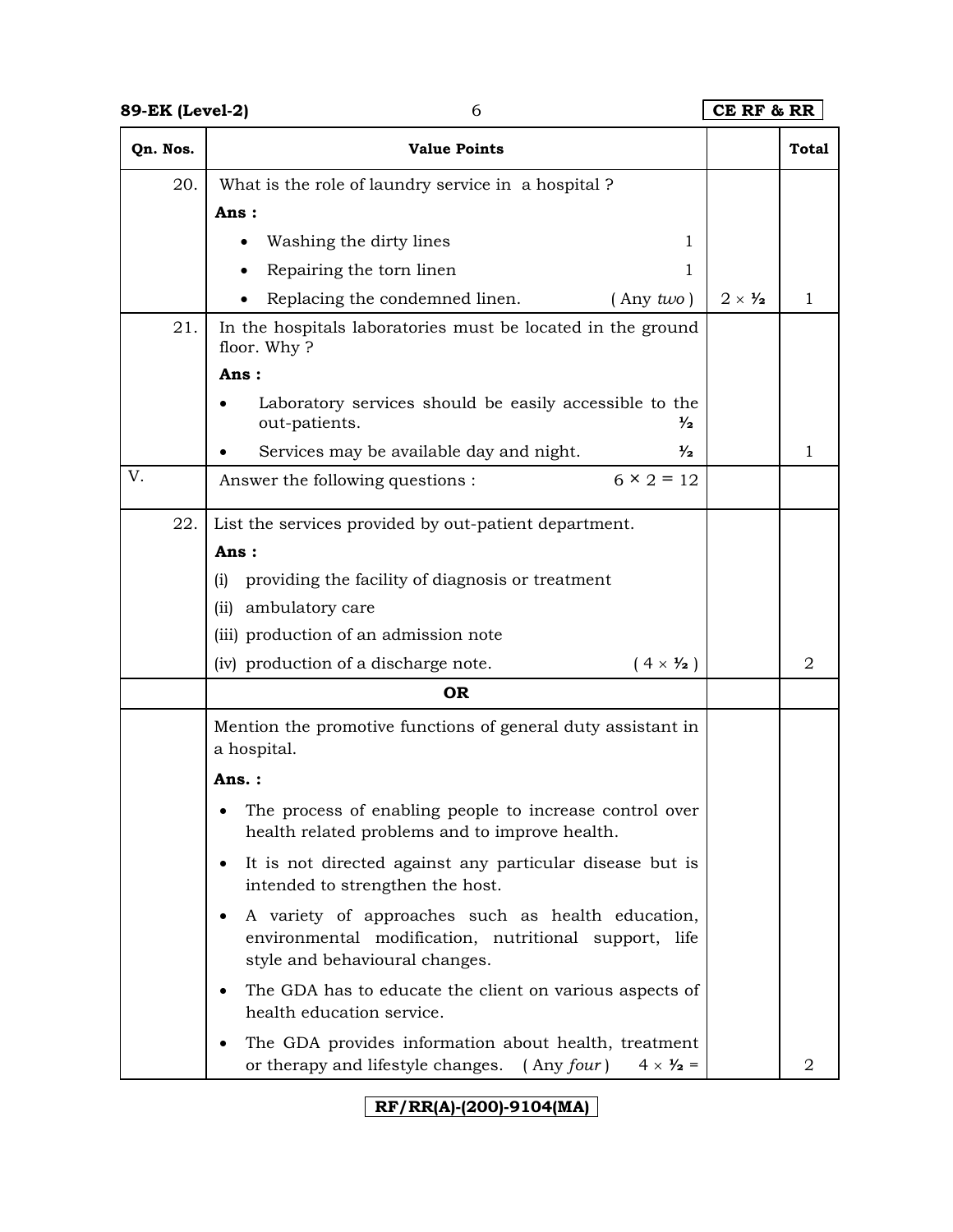| CE RF & RR | 7                                                                                                                             | 89-EK (Level-2)                              |              |
|------------|-------------------------------------------------------------------------------------------------------------------------------|----------------------------------------------|--------------|
| Qn. Nos.   | <b>Value Points</b>                                                                                                           |                                              | <b>Total</b> |
| 23.        | Write any four objectives of a care plan.                                                                                     |                                              |              |
|            | Ans:                                                                                                                          |                                              |              |
|            | To provide each patient an individual plan of care so<br>$\bullet$<br>that the patient can be cured at the earliest.          |                                              |              |
|            | To determine priorities for a action.<br>$\bullet$                                                                            |                                              |              |
|            | To provide for effective communication among the<br>$\bullet$<br>nursing staff and professionals from other disciplines.      |                                              |              |
|            | To encourage patient participation in planning patients'<br>$\bullet$<br>care and taking decisions about patient health care. |                                              |              |
|            | To provide for continuity of care, planning further<br>$\bullet$<br>actions and goal setting                                  |                                              |              |
|            | To assist in documentation of the patients' response<br>$\bullet$<br>and recovery.                                            | $4 \times \frac{1}{2} =$<br>$($ Any four $)$ | 2            |
| 24.        | Write the far-reaching consequences due to effects of anger.                                                                  |                                              |              |
|            | Ans:                                                                                                                          |                                              |              |
|            | Getting a bad reputation<br>$\bullet$                                                                                         |                                              |              |
|            | Loss of family/friends<br>$\bullet$                                                                                           |                                              |              |
|            | Loss of job<br>٠                                                                                                              |                                              |              |
|            | Loss of social privileges<br>$\bullet$                                                                                        |                                              |              |
|            | Going to jail.                                                                                                                | $($ Any four $)$<br>$4 \times \frac{1}{2} =$ | 2            |
| 25.        | Write the symptoms of third degree burn.                                                                                      |                                              |              |
|            | Ans :                                                                                                                         |                                              |              |
|            | Lack of pain due to destroyed nerves.                                                                                         |                                              |              |
|            | The injured area does not turn white on touch.                                                                                |                                              |              |
|            | No blisters observed<br>$\bullet$                                                                                             |                                              |              |
|            | Swelling occurs                                                                                                               |                                              |              |
|            | Skin develops leathery texture<br>٠                                                                                           |                                              |              |
|            | Discoloration of skin is observed<br>$\bullet$                                                                                |                                              |              |
|            | Scars develop<br>$\bullet$                                                                                                    |                                              |              |
|            | Crusty surfaces may occur.<br>$($ Any $four)$<br>$\bullet$                                                                    | $4 \times \frac{1}{2} =$                     | 2            |
|            | <b>OR</b>                                                                                                                     |                                              |              |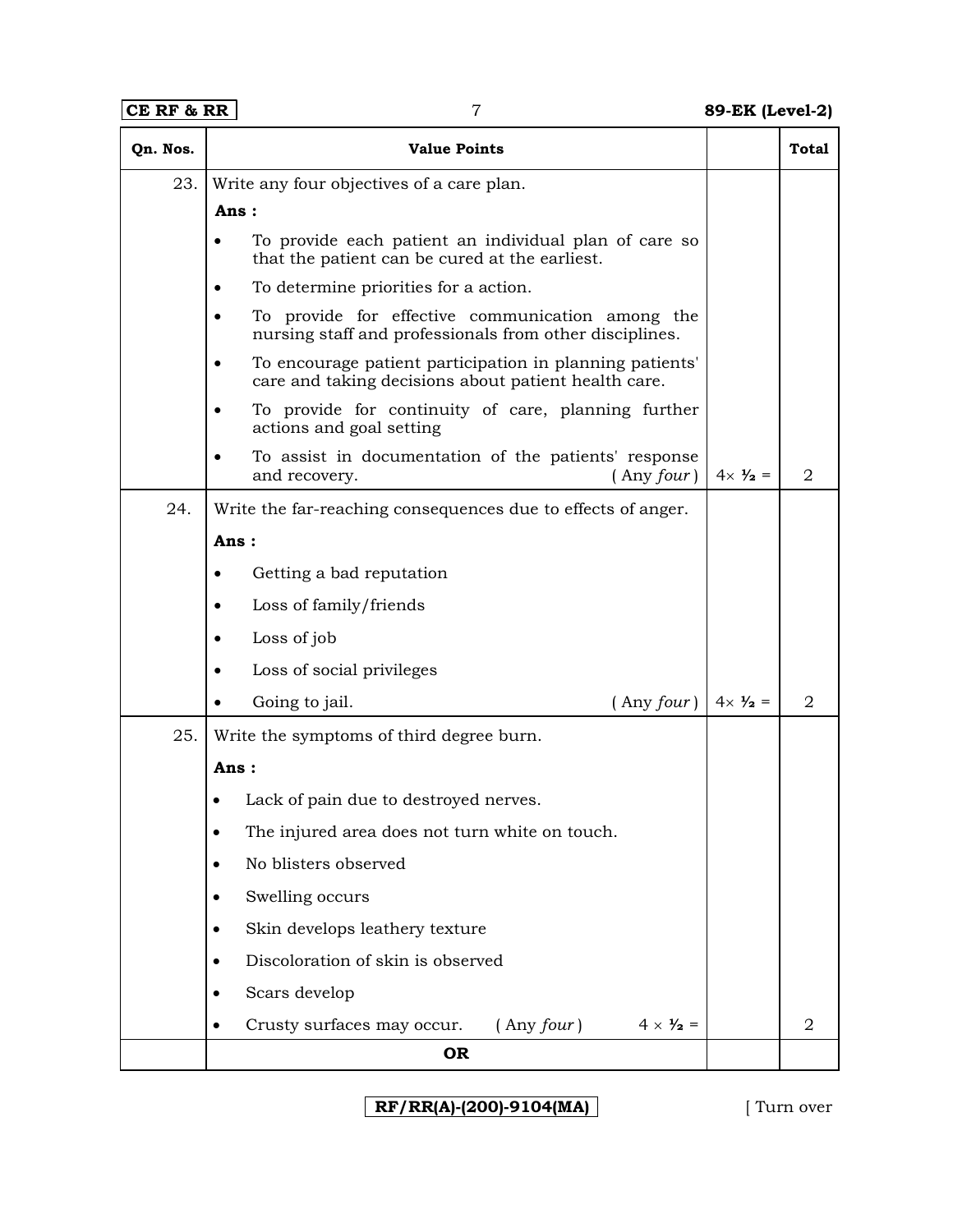| Qn. Nos. | <b>Value Points</b>                                                                                                      | <b>Total</b> |
|----------|--------------------------------------------------------------------------------------------------------------------------|--------------|
|          | Mention two types of cuts. How are they caused?                                                                          |              |
|          | Ans.:                                                                                                                    |              |
|          | (i)<br>Minor cuts/Scrapings:                                                                                             |              |
|          | They are caused by sharp tools and equipment like<br>scissors, razors, saws, knives, pruners, chisels and<br>blade.<br>1 |              |
|          | $(ii)$ Deep cuts:                                                                                                        |              |
|          | They expose the underlying tissues and cause heavy<br>bleeding.<br>1                                                     | 2            |
| 26.      | Mention the symptoms of dog bite.                                                                                        |              |
|          | Ans:                                                                                                                     |              |
|          | Symptoms may include:                                                                                                    |              |
|          | Skin break                                                                                                               |              |
|          | Bruise or puncture, cuts, bleeding, swelling and<br>redness of the area.                                                 |              |
|          | Oozing of fluid                                                                                                          |              |
|          | rabies affected person is scared of water<br>The<br>$4 \times \frac{1}{2}$ =<br>(hydrophobia).                           | 2            |
| 27.      | Define the following:                                                                                                    |              |
|          | Pathogen<br>(i)                                                                                                          |              |
|          | Infection.<br>(ii)                                                                                                       |              |
|          | Ans:                                                                                                                     |              |
|          | Pathogen:<br>(i)                                                                                                         |              |
|          | A pathogen is a micro-organism that has the potential<br>to cause disease.<br>1                                          |              |
|          | Infection:<br>(iii)                                                                                                      |              |
|          | An infection is the invasion and multiplication of<br>pathogenic microbes in an individual or population.<br>1           | 2            |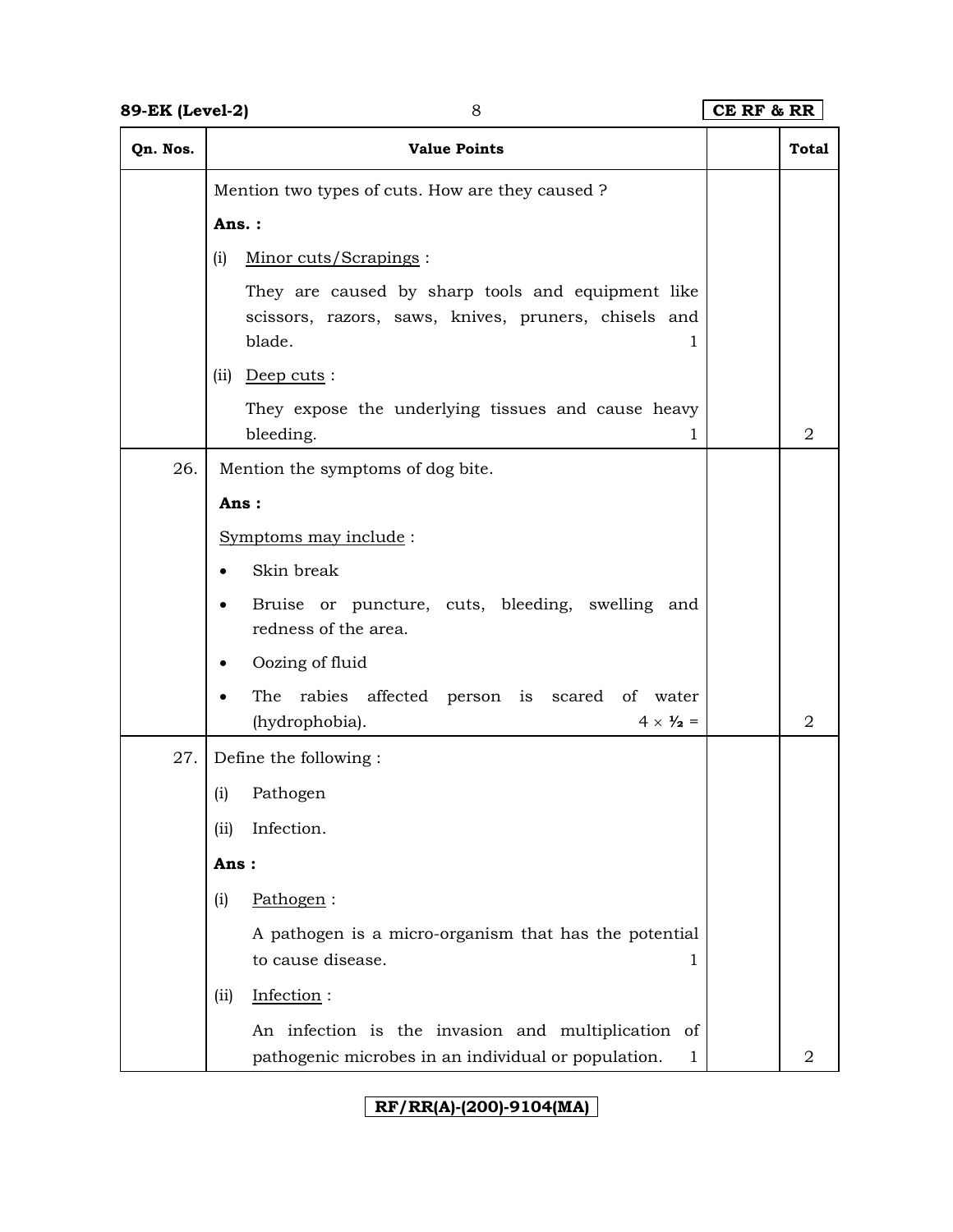| Qn. Nos. | <b>Value Points</b>                                                                                                                                                           |              | <b>Total</b> |
|----------|-------------------------------------------------------------------------------------------------------------------------------------------------------------------------------|--------------|--------------|
| VI.      | $4 \times 3 = 12$<br>Answer the following questions :                                                                                                                         |              |              |
| 28.      | Name any three types of laboratories that are generally<br>found in hospitals and mention their functions.                                                                    |              |              |
|          | Ans:                                                                                                                                                                          |              |              |
|          | Bacteriology Laboratory: It conducts tests related to<br>$\bullet$<br>bacteria and the toxins produced by them.                                                               |              |              |
|          | Clinical Laboratory: Conducting tests and research in<br>$\bullet$<br>bio-chemical basis of diseases and clinical trials of new<br>drugs.                                     | $\mathbf{1}$ |              |
|          | Haematology laboratory :<br>Making<br>haemoglobin<br>$\bullet$<br>determinations. Coagulation time studies, red and white<br>cell counts and special blood pathology studies. | 1            |              |
|          | Parasitology laboratory: It studies the presence of<br>$\bullet$<br>parasites and the cyst and ovas of the parasites that are<br>found in the faeces.                         | 1            |              |
|          | Blood bank: It has the responsibility for collecting and<br>$\bullet$<br>processing all blood used<br>in the<br>hospital<br>for<br>transfusions.<br>Any three)                |              | 3            |
| 29.      | Mention any six principles involved in diet therapy.                                                                                                                          |              |              |
|          | Ans:                                                                                                                                                                          |              |              |
|          | The diet must be planned in relation to changes in<br>metabolism, occurring as a result of disease.                                                                           | 1            |              |
|          | The diet must be planned according to the food habits of<br>$\bullet$                                                                                                         |              |              |
|          | the client<br>Changes in the diet should be brought gradually and<br>$\bullet$                                                                                                | 1            |              |
|          | adequate explanation should be given to the client for<br>the changes made.                                                                                                   | 1            |              |
|          | In short and acute illness, food should not be forced<br>because as appetite is very poor and the client may soon<br>recover the normal appetite.                             |              |              |
|          | Whatever the diet prescribed a variety of food should be<br>٠<br>selected for the diet.                                                                                       |              |              |
|          | Small and frequent feeds are preferred to the usual three<br>meals.                                                                                                           |              |              |
|          | Hot food should be served hot and cold foods should be<br>٠<br>served cold.<br>Any three)                                                                                     |              | 3            |
|          | <b>OR</b>                                                                                                                                                                     |              |              |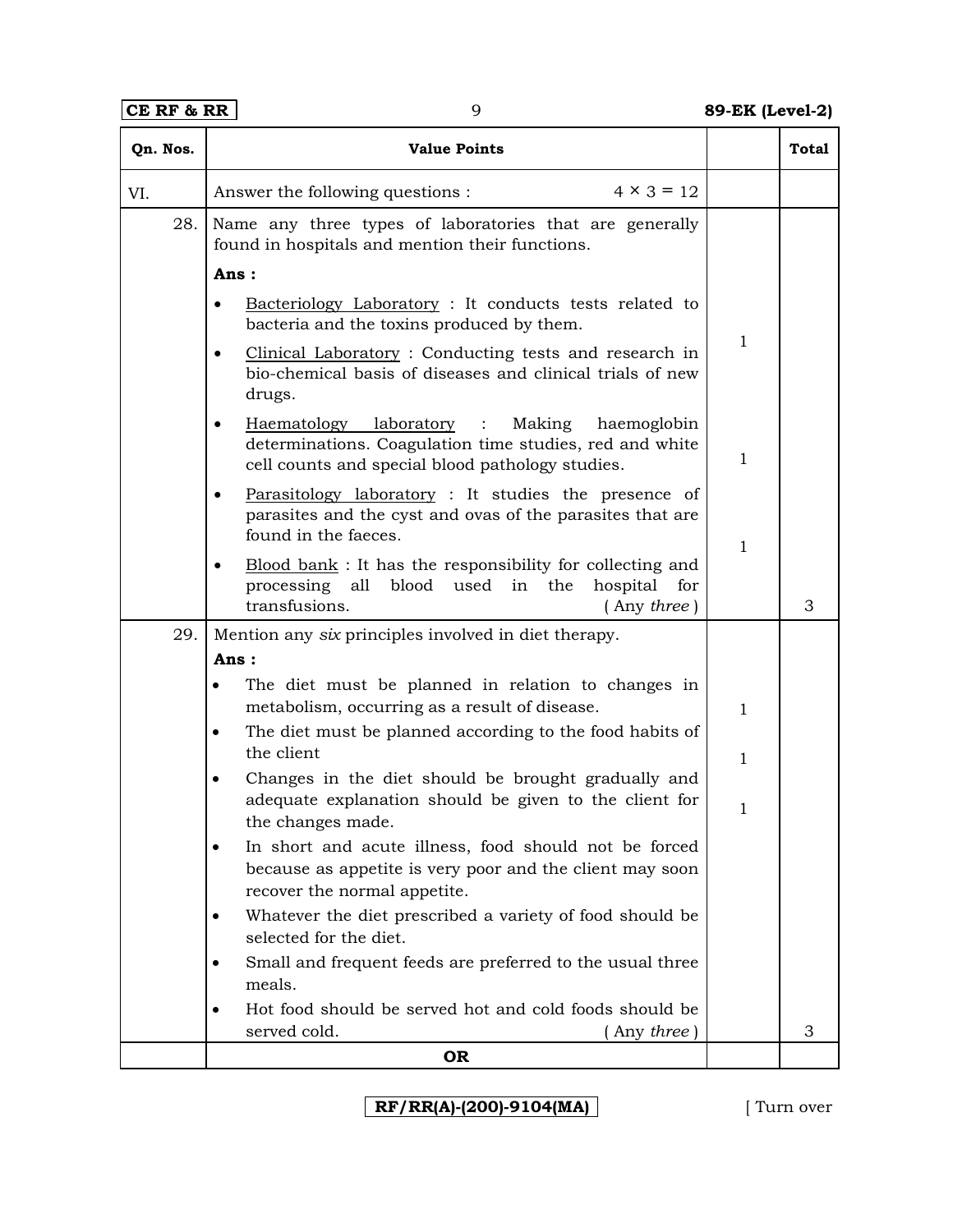| Qn. Nos. | <b>Value Points</b>                                                                                                                                                                                                                            |                          | <b>Total</b> |
|----------|------------------------------------------------------------------------------------------------------------------------------------------------------------------------------------------------------------------------------------------------|--------------------------|--------------|
|          | Mention any three principles involved in bed making.                                                                                                                                                                                           |                          |              |
|          | Ans.:                                                                                                                                                                                                                                          |                          |              |
|          | Micro-organisms are found everywhere on the skin, on<br>the article used by the client and in the environment.<br>The nurse takes care to prevent the transference of<br>micro-organisms from the source to the new host by<br>direct contact. | 1                        |              |
|          | A safe and comfortable bed will ensure good sleep and<br>٠<br>would thus help to prevent several complications in<br>bedridden clients.                                                                                                        | 1                        |              |
|          | Good body mechanism maintains the body alignment<br>and prevents fatigue.                                                                                                                                                                      | $\mathbf{1}$             |              |
|          | Systematic ways of functioning saves time, energy and<br>material.<br>(Any three)                                                                                                                                                              |                          | 3            |
| 30.      | List the materials kept in First Aid kit.                                                                                                                                                                                                      |                          |              |
|          | Ans:                                                                                                                                                                                                                                           |                          |              |
|          | Band-aids of all sizes<br>٠                                                                                                                                                                                                                    |                          |              |
|          | 4" by 4" gauze pads, for cleaning wounds                                                                                                                                                                                                       |                          |              |
|          | Medical tape<br>٠                                                                                                                                                                                                                              |                          |              |
|          | Cotton balls                                                                                                                                                                                                                                   |                          |              |
|          | Safety pins<br>٠                                                                                                                                                                                                                               |                          |              |
|          | Alcohol pads or isopropyl alcohol for cleaning wounds<br>$\bullet$                                                                                                                                                                             |                          |              |
|          | Antimicrobial hand wipes<br>$\bullet$                                                                                                                                                                                                          |                          |              |
|          | Hydrogen peroxide<br>٠                                                                                                                                                                                                                         |                          |              |
|          | Sterile water bottle<br>$\bullet$                                                                                                                                                                                                              |                          |              |
|          | Eye flushing solution bottle with an eye cup<br>٠                                                                                                                                                                                              |                          |              |
|          | Ace bandage for wrapping                                                                                                                                                                                                                       |                          |              |
|          | Arm sling                                                                                                                                                                                                                                      |                          |              |
|          | Chemical ice pack<br>$\bullet$                                                                                                                                                                                                                 |                          |              |
|          | Chemical hot pack<br>٠                                                                                                                                                                                                                         |                          |              |
|          | Tweezers                                                                                                                                                                                                                                       |                          |              |
|          | Jackknife                                                                                                                                                                                                                                      |                          |              |
|          | Scissors                                                                                                                                                                                                                                       |                          |              |
|          | Clean string                                                                                                                                                                                                                                   |                          |              |
|          | Torch                                                                                                                                                                                                                                          |                          |              |
|          | Sterile gloves                                                                                                                                                                                                                                 |                          |              |
|          | Torch                                                                                                                                                                                                                                          |                          |              |
|          | Nail clippers<br>[Any six]                                                                                                                                                                                                                     | $6 \times \frac{1}{2} =$ | 3            |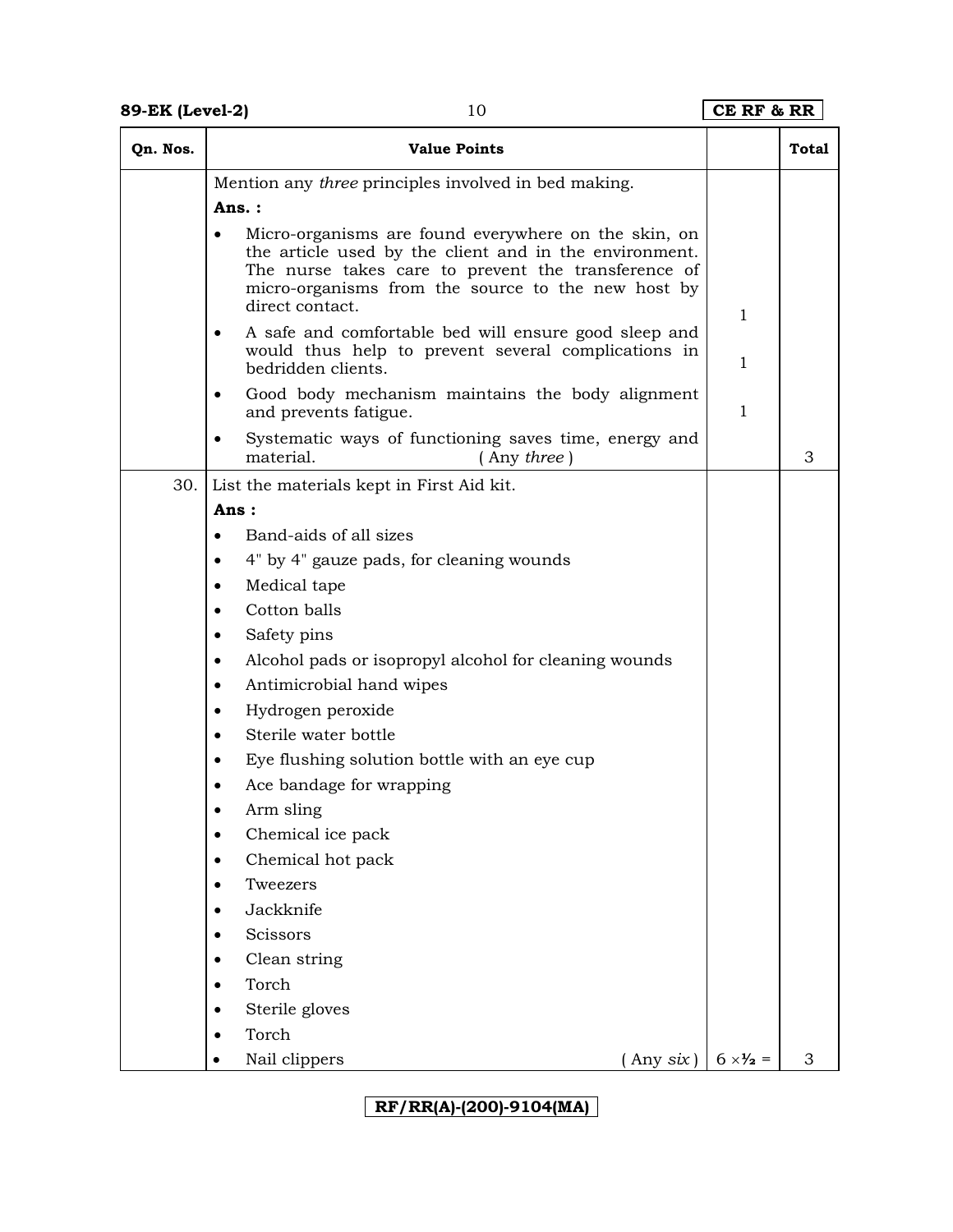# **CE RF & RR** 11 **89-EK (Level-2)**

| Qn. Nos. | <b>Value Points</b>                                                                          | <b>Total</b> |
|----------|----------------------------------------------------------------------------------------------|--------------|
| 31.      | Mention any six qualities of a hospital receptionist.                                        |              |
|          | Ans:                                                                                         |              |
|          | Knowledge of departments and sections of the hospital<br>٠                                   |              |
|          | Greeting clients<br>٠                                                                        |              |
|          | Arranging meetings                                                                           |              |
|          | Answering and forwarding phone calls                                                         |              |
|          | Sorting and distributing posts<br>٠                                                          |              |
|          | Recording information<br>$\bullet$                                                           |              |
|          | Well organised                                                                               |              |
|          | Efficient                                                                                    |              |
|          | Computer skills                                                                              |              |
|          | Communication skills                                                                         |              |
|          | Polite                                                                                       |              |
|          | Discretion                                                                                   |              |
|          | A friendly, sympathetic and reassuring manner                                                |              |
|          | Compassionate<br>$($ Any $six)$<br>$6 \times \frac{1}{2} =$                                  | 3            |
| VII.     | $3 \times 4 = 12$<br>Answer the following questions :                                        |              |
| 32.      | Write any two differences between antiseptics and<br>a)<br>disinfectants.                    |              |
|          | b)<br>Name the oxidants used in the following situations.                                    |              |
|          | Disinfecting skin<br>(i)                                                                     |              |
|          | Small trauma wounds.<br>(ii)<br><b>Ans :</b>                                                 |              |
|          | <b>Disinfectants</b><br><b>Antiseptics</b>                                                   |              |
|          | skin<br>Used<br>kill<br>micro-<br>Used<br>on<br>and $\vert \bullet \vert$<br>to<br>$\bullet$ |              |
|          | mucus membrane<br>organism<br>inanimate<br>to<br>on                                          |              |
|          | kill micro-organisms<br>objects                                                              |              |
|          | Not for use of<br>Not for the use on skin<br>$\bullet$<br>$\bullet$                          |              |
|          | inanimate objects<br>and mucus membrane.                                                     |              |
|          | $0.1$ % potassium permanganate<br>(i)                                                        |              |
|          | 3 % peroxide<br>(ii)                                                                         | 4            |
|          | <b>OR</b>                                                                                    |              |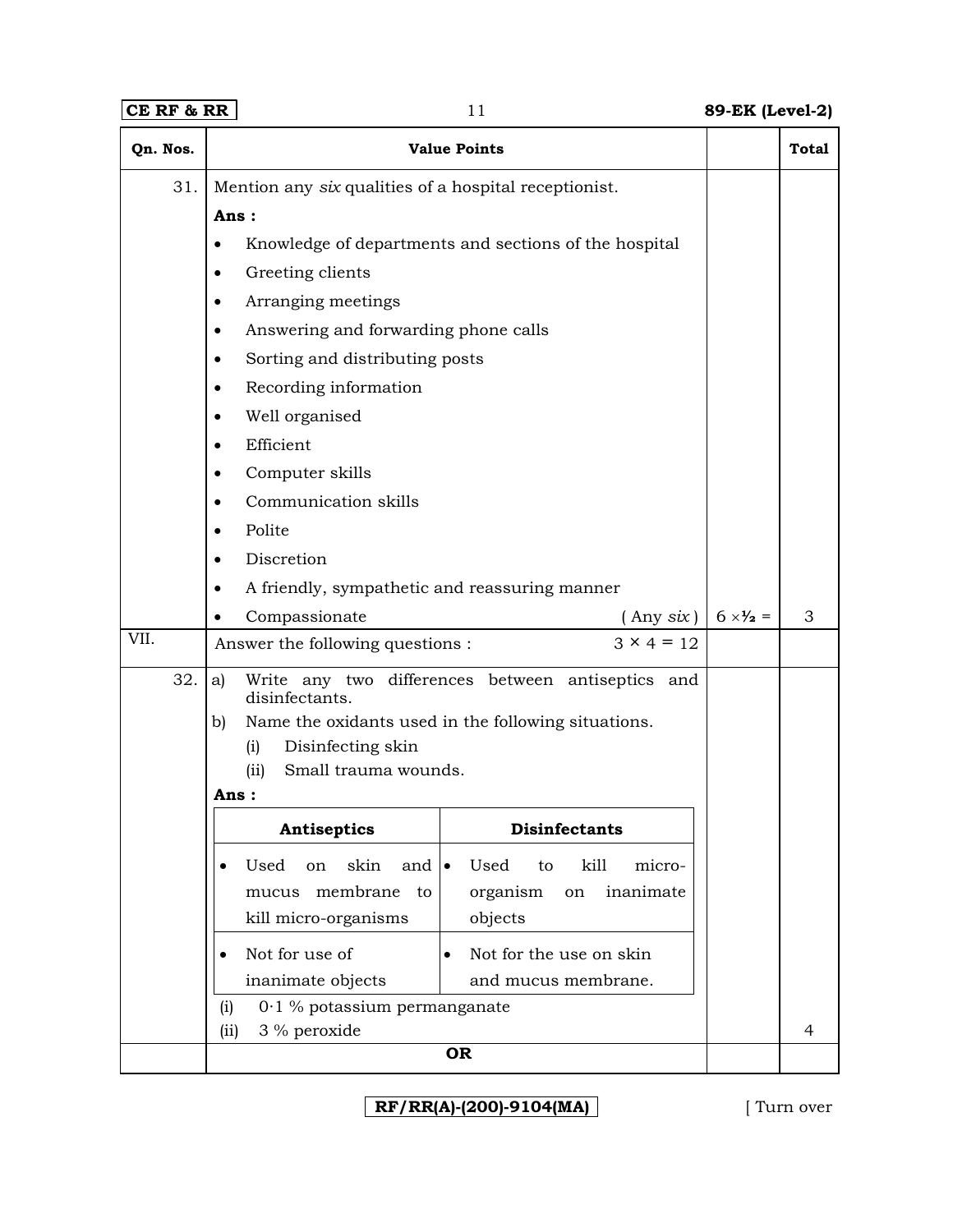| Qn. Nos. | <b>Value Points</b>                                                                      |                          | <b>Total</b> |
|----------|------------------------------------------------------------------------------------------|--------------------------|--------------|
|          | Explain the role of physicians for the prevention and control<br>of hospital infections. |                          |              |
|          | Ans:                                                                                     |                          |              |
|          | By providing direct patient care using practices which                                   |                          |              |
|          | minimize infection.                                                                      | $\frac{1}{2}$            |              |
|          | By following appropriate practice of hygiene                                             | $\frac{1}{2}$            |              |
|          | By supporting the infection control committee                                            | $\frac{1}{2}$            |              |
|          | Supporting the infection control team                                                    | $\frac{1}{2}$            |              |
|          | Protecting their own patients from other infected                                        |                          |              |
|          | patients and from hospital staff who may be infected                                     | $\frac{1}{2}$            |              |
|          | Complying with the practices approved by the infection                                   |                          |              |
|          | is present or suspected                                                                  | $\frac{1}{2}$            |              |
|          | Notifying cases of HAI to the team, as well as the                                       |                          |              |
|          | admission of infected patients                                                           | ⅓                        |              |
|          | Complying<br>with<br>the<br>recommendations<br>of<br>the                                 |                          |              |
|          | Antimicrobial & use committee regarding the use of                                       | ⅓                        |              |
|          | antibiotics                                                                              |                          |              |
|          | Advising patients, visitors and staff on techniques to                                   |                          |              |
|          | prevent the transmission of infection.                                                   |                          |              |
|          | Instituting appropriate treatment for any infections they                                |                          |              |
|          | themselves have and taking steps to prevent such                                         |                          |              |
|          | infections being transmitted to other individuals,                                       |                          |              |
|          | specially patients.<br>(Any eight)                                                       | $8 \times \frac{1}{2} =$ |              |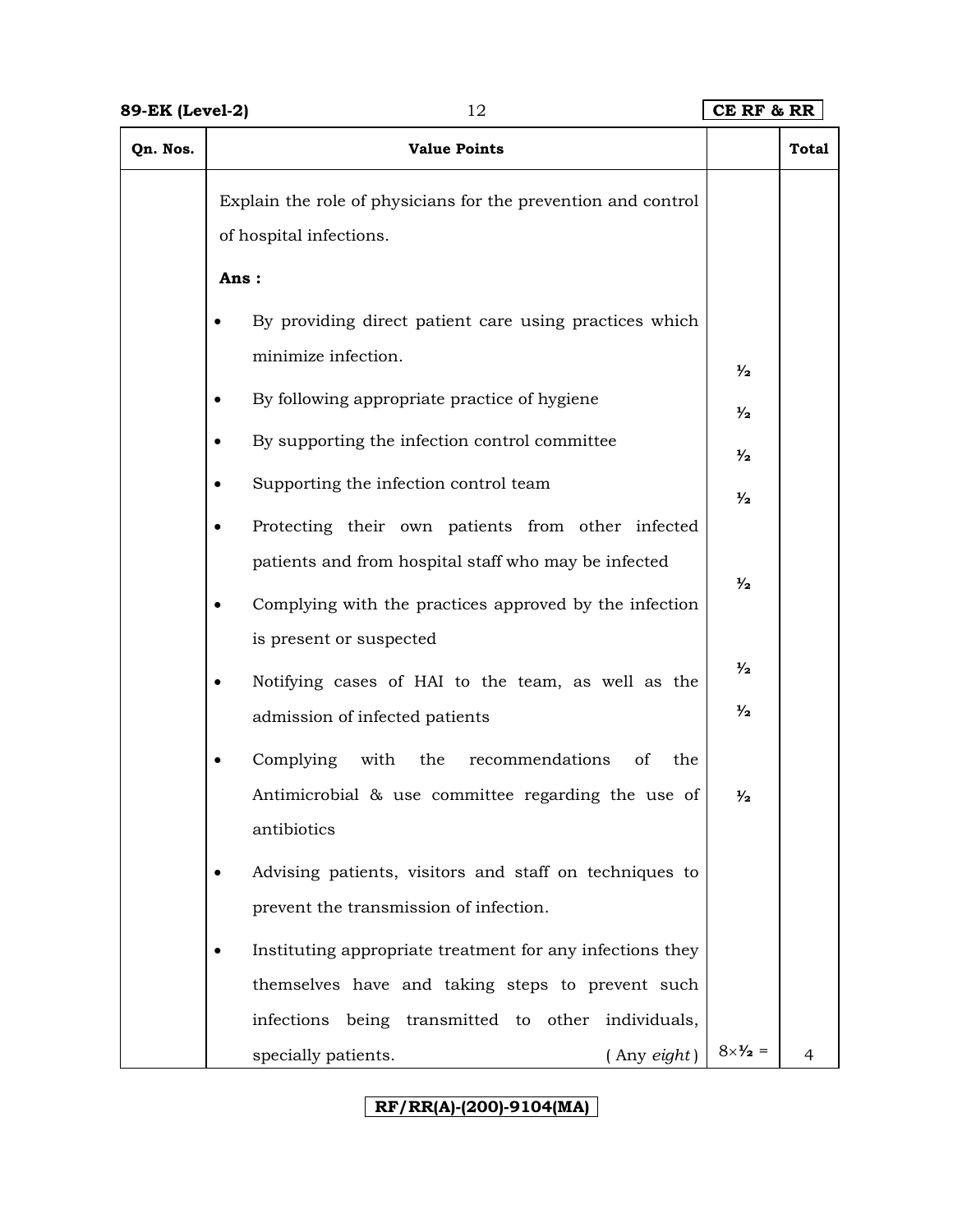# **CE RF & RR** 13 **89-EK (Level-2)**

| Qn. Nos. | <b>Value Points</b>                                                                                                                                                                               | <b>Total</b>   |
|----------|---------------------------------------------------------------------------------------------------------------------------------------------------------------------------------------------------|----------------|
| 33.      | Draw the diagram showing the structure of major organs of<br>the human digestive system and label the following parts.<br>Pancreas<br>(i)<br>Stomach.<br>(ii)<br>Ans:<br>T<br>Stomach<br>Pancreas |                |
|          | Human digestive system<br>$Diagram - 3$                                                                                                                                                           |                |
|          | Parts – $2 \times \frac{1}{2} = 1$<br>OR                                                                                                                                                          | $\overline{4}$ |
|          |                                                                                                                                                                                                   |                |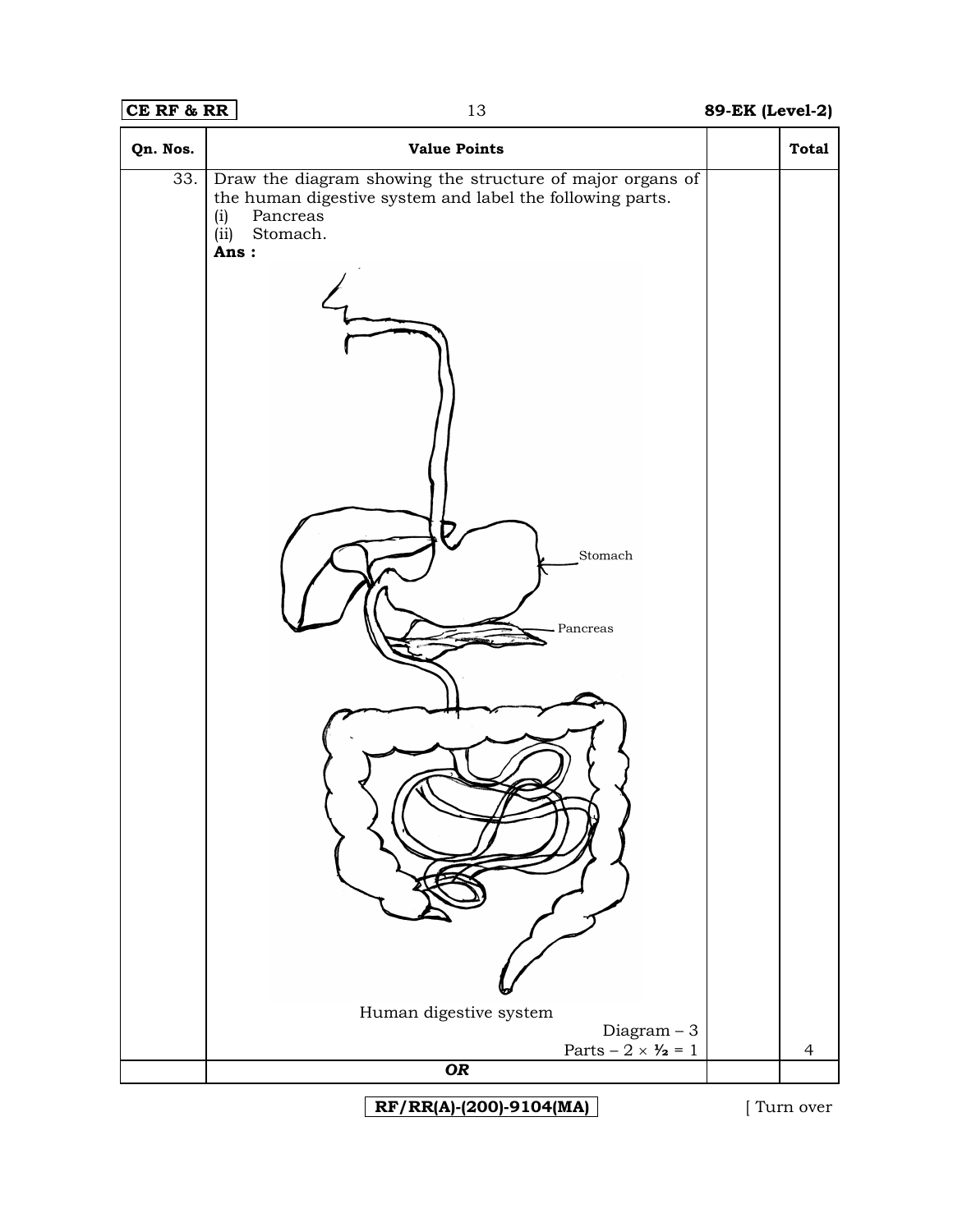| Qn. Nos.          | <b>Value Points</b>                                                                   | <b>Total</b> |
|-------------------|---------------------------------------------------------------------------------------|--------------|
|                   | Draw the diagram of longitudinal section of human eye.<br>Label the following parts : |              |
|                   | Iris<br>(i)                                                                           |              |
|                   | Optic nerve.<br>(ii)                                                                  |              |
|                   | Ans:                                                                                  |              |
|                   | Iris<br>Optic Nerve<br>Parts of eye                                                   |              |
|                   | Diagram $-3$                                                                          |              |
|                   | Parts $-2 \times \frac{1}{2} = 1$                                                     | 4            |
| $\overline{34}$ . | "Computers are very useful in hospital administration."                               |              |
|                   | How? Explain.<br>Ans:                                                                 |              |
|                   | Computers are used in the administrative                                              |              |
|                   | Areas for basic tasks that once were done on paper                                    |              |
|                   | Staffing and scheduling systems are used to construct                                 |              |
|                   | daily                                                                                 |              |